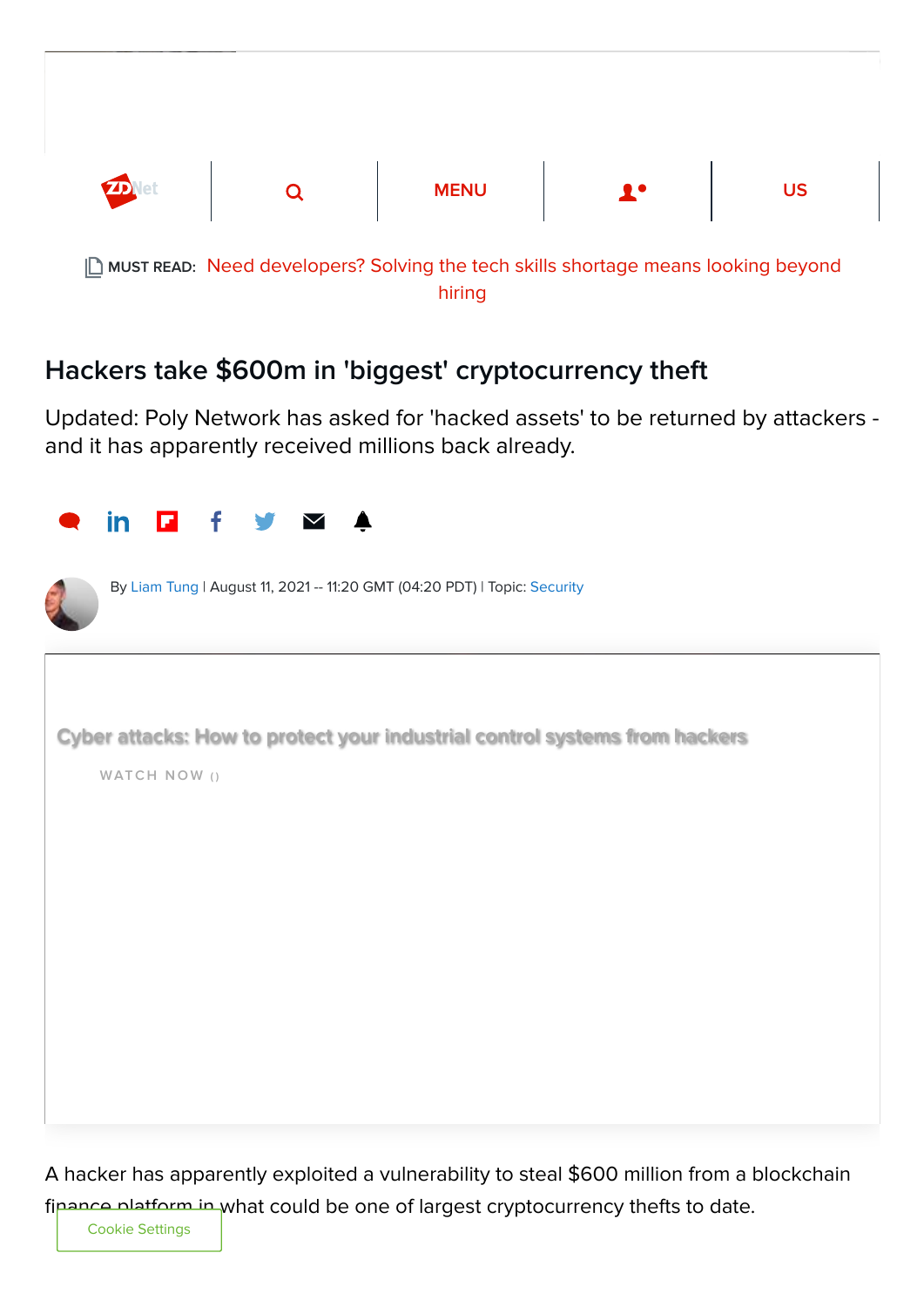The makers of Poly Network, a "DeFi" or decentralized finance platform that works across blockchains, said on Tuesday that an attacker stole about \$600 million in cryptocurrencies.

## ZDNET RECOMMENDS



[\(https://www.zdnet.com/article/best-ethical-hacking-certification/\)](https://www.zdnet.com/article/best-ethical-hacking-certification/)

[The best ethical hacking certification: Top courses for security pros](https://www.zdnet.com/article/best-ethical-hacking-certification/) (https://www.zdnet.com/article/bestethical-hacking-certification/)

Becoming a certified ethical hacker can be a rewarding career. Here are ZDNet's recommendations for the top certifications in 2021.

Read More [\(https://www.zdnet.com/article/best-ethical-hacking-certification/\)](https://www.zdnet.com/article/best-ethical-hacking-certification/)

## [The team behind Poly Network appealed to the hackers](https://twitter.com/PolyNetwork2/status/1425123153009803267)

(https://twitter.com/PolyNetwork2/status/1425123153009803267) to "return the hacked assets".

"The amount of money you hacked is the biggest one in defi history. Law enforcement in any country will regard this as a major economic crime and you will be pursed. It is very unwise for you to do any further transactions. The money stole are from tens of thousands of crypto community members, hence the people. You should talk to us to work out a solution," the Poly Network team said.

## [SEE: This new phishing attack is 'sneakier than usual', Microsoft warns](https://www.zdnet.com/article/microsoft-watch-out-for-this-sneakier-than-usual-phishing-attack/)

(https://www.zdnet.com/article/microsoft-watch-out-for-this-sneakier-than-usual-phishing-attack/)

Poly Network works across blockchains for Bitcoin, Ethereum, Neo, Ontology, Elrond, Ziliqa, Binance Smart Chain, Switcheo, and Huobi ECO Chain.

Poly Network listed three addresses the assets were transferred to.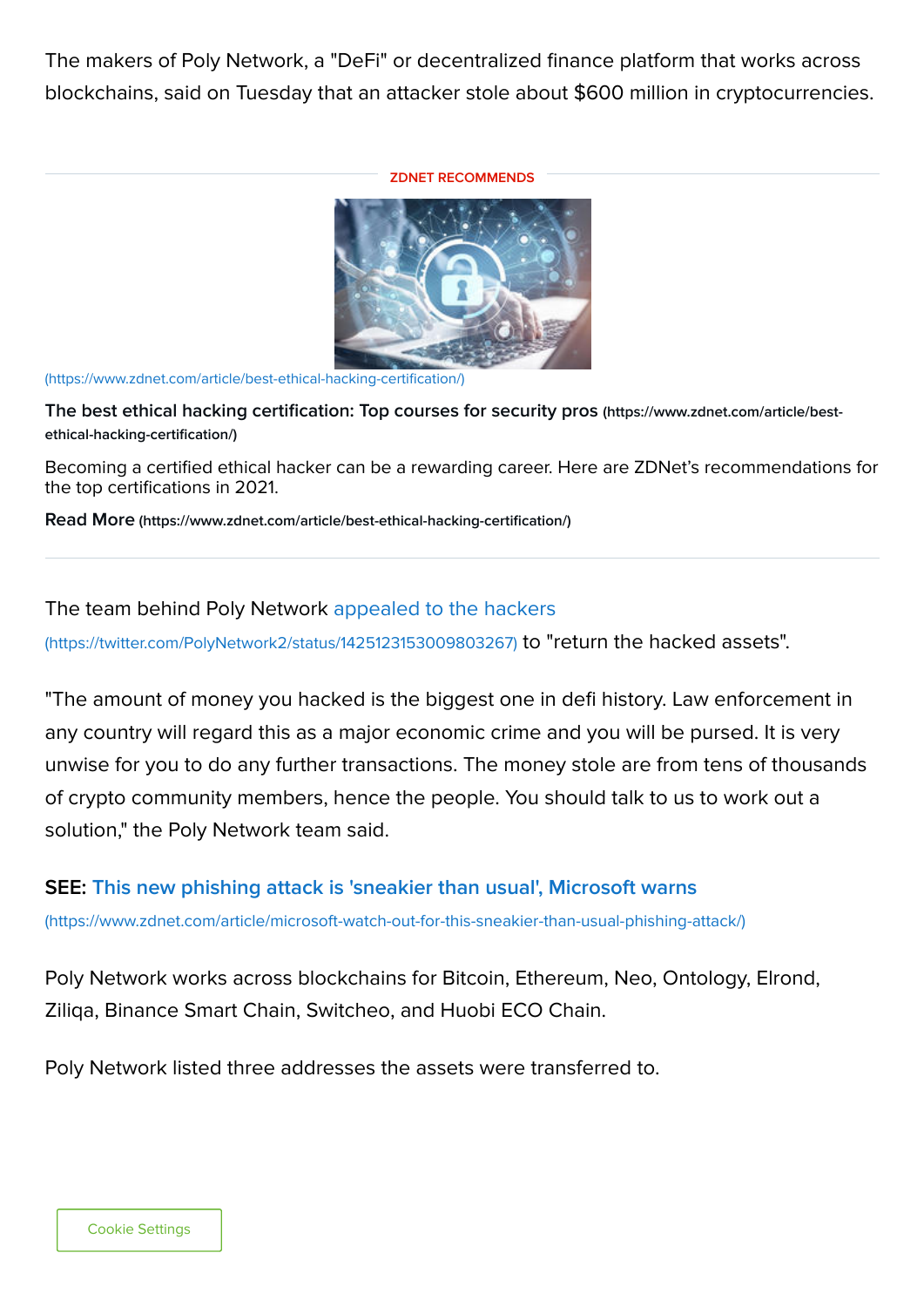

[\(https://adclick.g.doubleclick.net/pcs/click%253Fxai%253DAKAOjsshtTlFd\\_VODQw7x0yR37eqcSipC1VcUAEWJhqFerKxAZ58](https://adclick.g.doubleclick.net/pcs/click%253Fxai%253DAKAOjsshtTlFd_VODQw7x0yR37eqcSipC1VcUAEWJhqFerKxAZ58UAU16l2Hfyma0fUtmu7j9qInQq8d2jWVO3A40POikvO4YiohjI2rahrtuGx2XY8usgvAnjfvnoWb4zHvVLsmX3y73dqrtw50Cg3vZ-bhGaYVlkGGp0N9cD1tR6e50LUw40McGGeyOVAAkN2oW3_qgSATWv18A4AyRZZ4pppgRXXV_ZocX66h4UnTmZ0OO_35Z1RFOB_1kuDKTxhn6Men_PEQ4OGf8nn-OYxcnCkWFE_60ujPYN9jpbRniMlJ7jskamVHWo29YCj5zA6NeZ5JjA%2526sig%253DCg0ArKJSzEAqKP4RoadFEAE%2526fbs_aeid%253D%255Bgw_fbsaeid%255D%2526urlfix%253D1%2526adurl%253Dhttps://lnk.techrepublic.com/redir?edition=en&ursuid=&devicetype=desktop&pagetype=&assettitle=&assettype=&topicguid=&viewguid=a05b8207-b171-4e9a-939e-683411712722&docid=6d38933c-24d8-4e26-9722-1bd0cf6b0aa1&promo=1065&ftag_cd=TRE-00-10aaa4f&spotname=dfp-in-article&destUrl=https%253A%252F%252Fwww.techrepublic.com%252Farticle%252Fthe-best-luggage-for-business-trips-as-offices-reopen-and-travel-picks-up%252F%253Fpromo%253D1065%2526cval%253Ddfp-in-article%2526source%253Dzdnet%2526tid%253D1108211433330912676%2523ftag%253DLGN-09-10aab3i&ctag=medc-proxy&siteId=&rsid=cnetzdnetglobalsite&sl=&sc=us&assetguid=&q=&cval=6d38933c-24d8-4e26-9722-1bd0cf6b0aa1;1065&ttag=&bhid=&poolid=101&tid=1108211433330912676) bhGaYVlkGGp0N9cD1tR6e50LUw40McGGeyOVAAkN2oW3\_qgSATWv18A4AyRZZ4pppgRXXV\_ZocX66h4UnTmZ0OO\_35Z OYxcnCkWFE\_60ujPYN9jpbRniMlJ7jskamVHWo29YCj5zA6NeZ5JjA%2526sig%253DCg0ArKJSzEAqKP4RoadFEAE%2526f edition=en&ursuid=&devicetype=desktop&pagetype=&assettitle=&assettype=&topicguid=&viewguid=a05b8207-b171-4e9a-939e-683411712722&docid=6d38933c-24d8-4e26-9722-1bd0cf6b0aa1&promo=1065&ftag\_cd=TRE-00- 10aaa4f&spotname=dfp-in-article&destUrl=https%253A%252F%252Fwww.techrepublic.com%252Farticle%252Fthe-bestluggage-for-business-trips-as-offices-reopen-and-travel-picks-up%252F%253Fpromo%253D1065%2526cval%253Ddfp-inti l %2526 %253D d t%2526tid%253D1108211433330912676%2523ft %253DLGN 09 10 b3i& t d

"We call on miners of affected blockchain and crypto exchanges to blacklist tokens coming from the above addresses," the team pleaded.

And it appears that at least a small amount of the funds have been returned. Poly Network posted on Twitter "you are moving things to the right direction" and said that it had received more than \$1m back [\(https://twitter.com/PolyNetwork2/status/1425395278341820420\)](https://twitter.com/PolyNetwork2/status/1425395278341820420).

A little later it posted again saying [\(https://twitter.com/PolyNetwork2/status/1425423585665974276\)](https://twitter.com/PolyNetwork2/status/1425423585665974276): "So far, we have received a total value of \$4,772,297.675 assets returned by the hacker. ETH address: \$2,654,946.051 BSC address: \$1,107,870.815 Polygon address: \$1,009,480.809."

According to Poly Network [\(https://twitter.com/PolyNetwork2/status/1425130017546149891\)](https://twitter.com/PolyNetwork2/status/1425130017546149891), "the hacker exploited a vulnerability between contract calls, exploit was not caused by the single keeper as rumored."

Per Wall Street Journal's MarketWatch (https://www.marketwatch.com/story/poly-network-pleads-for[hackers-to-return-assets-after-611-million-crypto-heist-11628650932\)](https://www.marketwatch.com/story/poly-network-pleads-for-hackers-to-return-assets-after-611-million-crypto-heist-11628650932), the CTO of stablecoin company Tether, Paolo Ardoino, said the company froze \$33 million of its tokens lost in the Poly Network attack.

The hackers stole about \$267m of Ether, \$252m of Binance coins, and \$85 million in USDC tokens.

[SEE: Attacks on critical infrastructure are dangerous. Soon they could turn deadly, warn](https://www.zdnet.com/article/attacks-on-critical-infrastructure-are-dangerous-soon-they-could-turn-deadly-warns-analyst/) analysts (https://www.zdnet.com/article/attacks-on-critical-infrastructure-are-dangerous-soon-they-could-turndeadly-warns-analyst/)

Cookie Settings